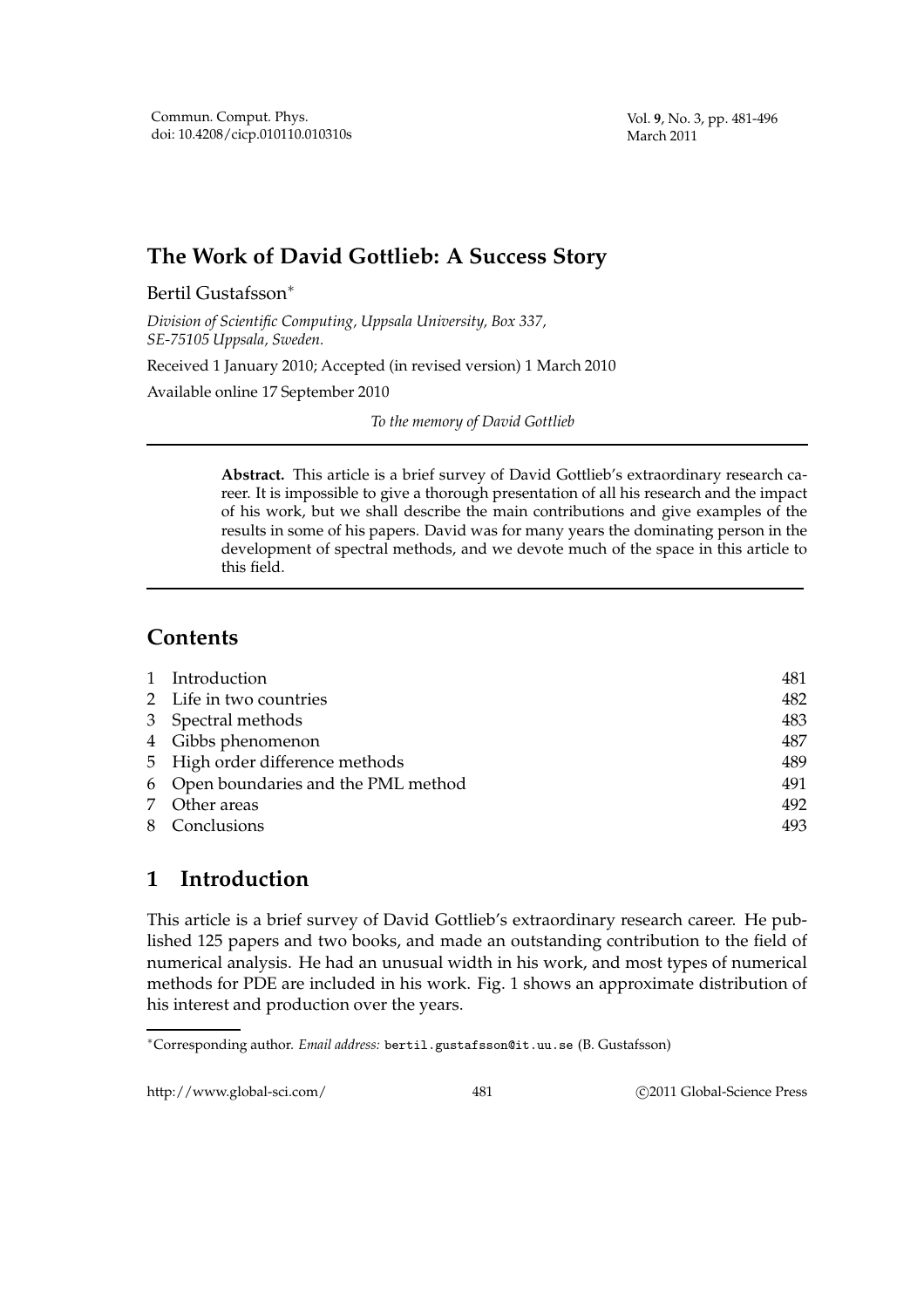

Figure 1: Distribution of David Gottlieb's research.

The first part containing some theoretical results about ordinary differential equations originates from his Master's work at Tel Aviv University.

It is impossible to give a thorough presentation of all his research and the impact of his work, but we shall describe the main contributions and give examples of the results in some of his papers. David was for many years the dominating person in the development of spectral methods, and we devote much of the space in this article to this field.

The list of publications at the end includes slightly more than a third of David's papers, and is limited to references made in the text. There are certainly many other significant papers, and many other coauthors who should be mentioned. But this would require a more complete biography.

#### **2 Life in two countries**

Born in Tel Aviv 1944, David Gottlieb spent his first 28 years in Israel. Like everyone else he had to make his military service, which lasted for three years. But not only that. He hade to fight a war in 1967, a kind of experience that is not shared by many mathematicians in the world.

Even if he was a talented mathematician, his main interest in early life was history. When he was wandering around the campus of Tel Aviv University to look for the history department, he encountered a mathematics professor who was inquiring about his errand. After a short conversation, David was invited to the mathematics department, and that was the start of his academic career in mathematics. The Masters degree under S. Breuer was followed by the PhD 1972 with Saul Abarbanel as the advisor.

Abarbanel had spent many years at MIT in Boston, and he arranged for David to visit the Department of Applied Mathematics there as a postdoc. His thesis was about construction of difference methods of split type for nonlinear partial differential equations, and it was therefore quite natural to work with one of the world's best specialists in that topic, Gilbert Strang. However, things took a different turn when he met Steve Orszag, who was interested in spectral methods for PDE. This came to be David's main research line.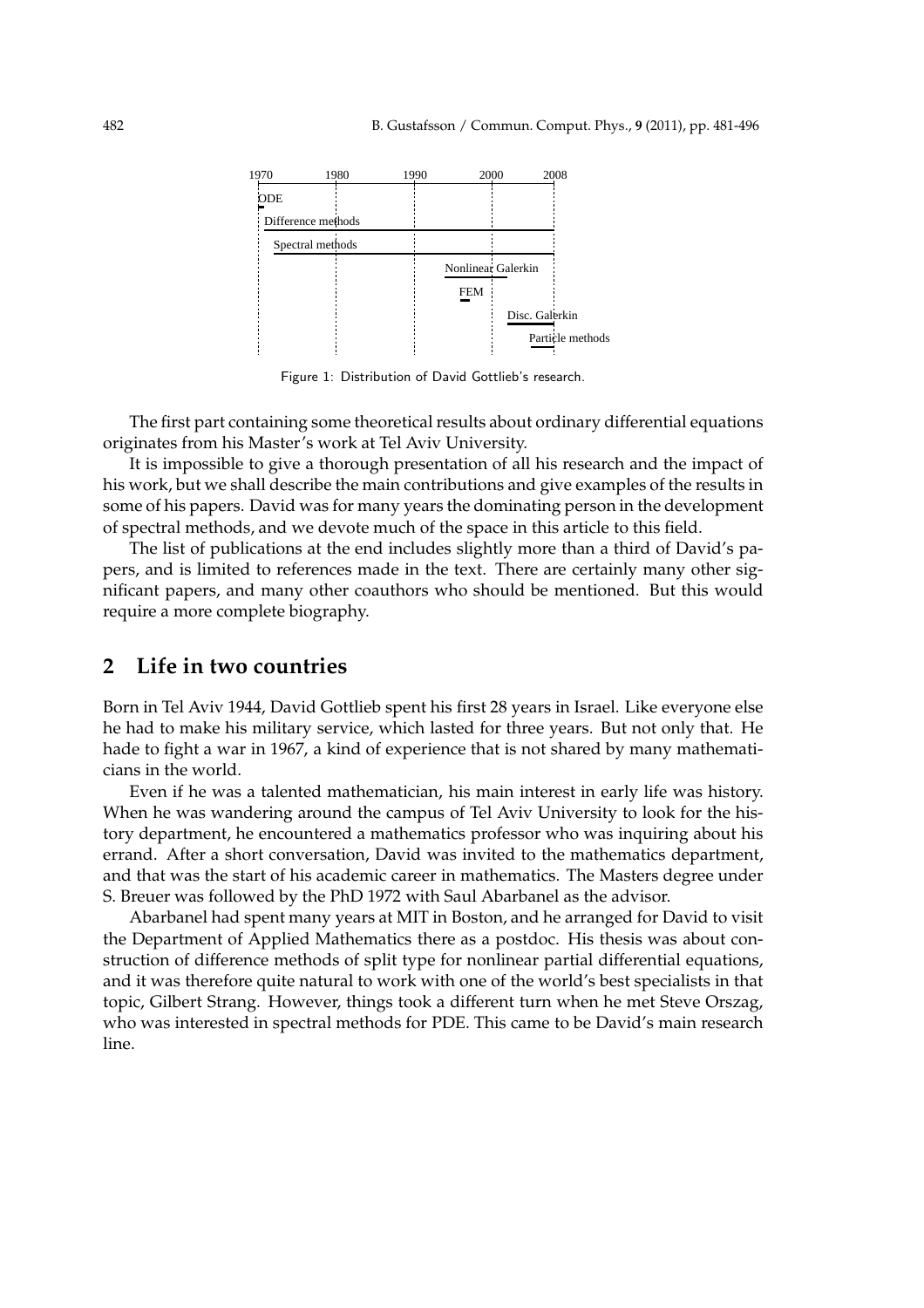

Figure 2: David Gottlieb at his office at Tel Aviv University 1977.

In 1973 the Institute of Computer Applications in Science and Engineering (ICASE) was created, mainly sponsored by NASA and located at NASA Langley Research Center in Hampton, Virginia. ICASE sponsored summer visits by researchers who were interested in applications, mainly fluid dynamics. David made his first visit there 1974, and it was followed by frequent visits until the end of ICASE' existence.

In 1976 it was time to decide whether or not to stay in USA. David and his wife had strong ties to Israel, and the decision was to go back. He got a position as Senior Lecturer at the mathematics department of Tel Aviv University, and his career went straight upwards from there. The picture above (Fig. 2) shows him at his office in Tel Aviv 1977.

His ties with USA remained, and every summer he visited ICASE. In 1985 he accepted an offer from Brown University, and from then on, he and his family lived in Providence, R.I., of course with many visits in Israel.

Fig. 3 is a sketch of David's whereabouts over time.



Figure 3: The whereabouts of David Gottlieb.

# **3 Spectral methods**

Spectral methods is a very general concept that could apply to all sorts of applications. For a one-dimensional problem the basic idea is to represent the solution  $u(x)$  to a certain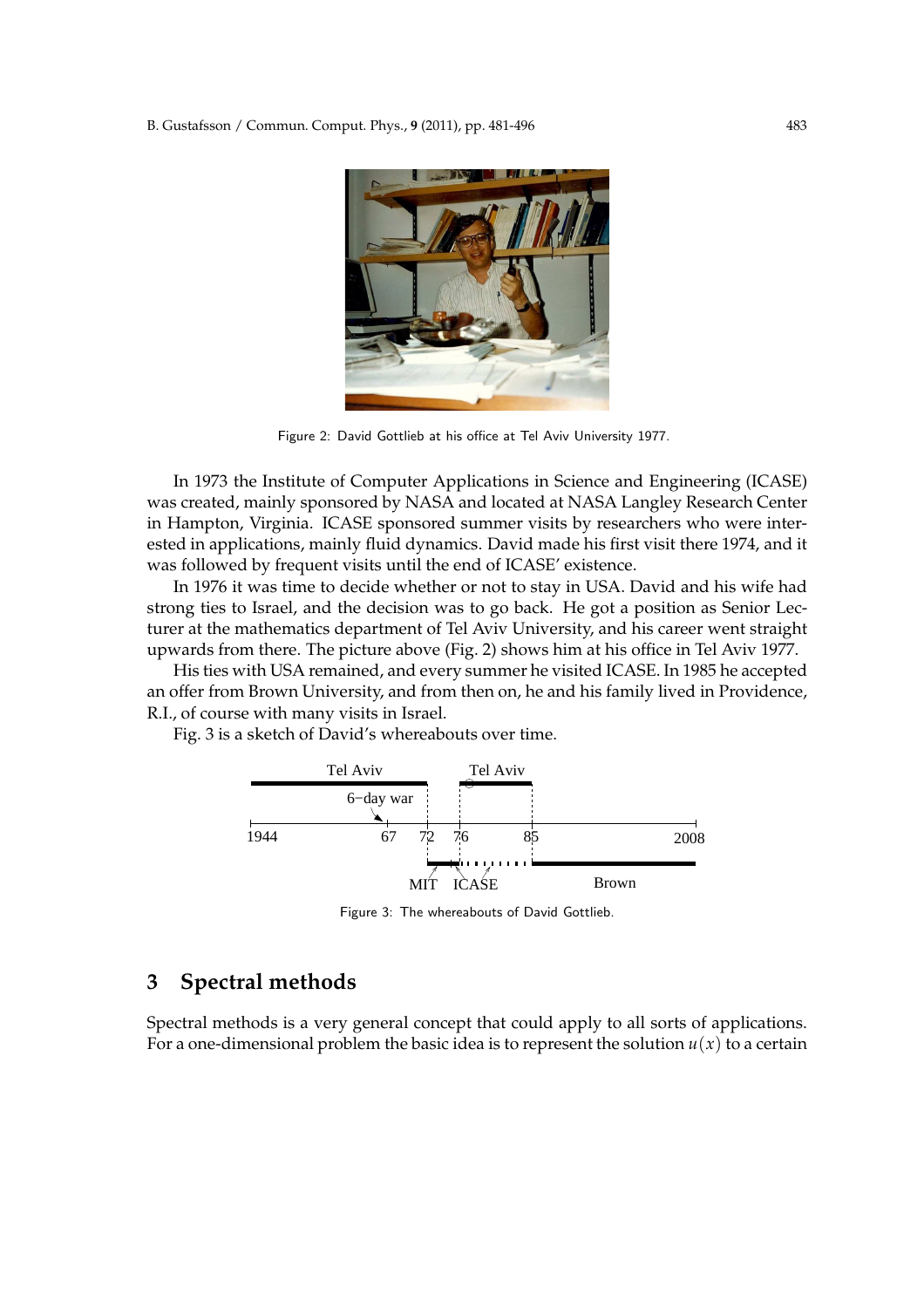problem as a series

$$
u(x) = \sum_j c_j \phi_j(x),
$$

where the basis functions  $\phi_j(x)$  are known. The problem is to find the coefficients  $c_j$ . For theoretical purposes the sum may be infinite, but when computing it has to be finite. The most well known basis functions are the Fourier modes *e ijx*, and if the coefficients are found from a given measured function  $f(x)$ , we talk about *spectral analysis*. This technique has been known for centuries, but not as a numerical method for computing the solution to PDE. In the late sixties, Steve Orszag was making the first attempts by using Fourier series for problems in turbulence. In 1970 he was visiting National Center for Atmospheric Research (NCAR) in Boulder, Colorado, and made the first large scale computations on the powerful computer that was located there. His first publication was [53] on the Galerkin version. At the same time Heinz Kreiss was visiting the computational group at NCAR with Joe Oliger as one of the members, and they started looking into this new class of methods from a more theoretical point of view. They advocated the collocation spectral method, later called the *Pseudospectral method*, and the first publication of their results was [51]. It was later followed by [17] written by Kreiss' student Bengt Fornberg.

David Gottlieb came to MIT as a postdoc 1972, and soon he started working with Orszag on spectral methods. They had a broad approach, introducing polynomials as basis functions as well. There are no publications from David on this topic, until the 170 page book [34] appeared 1977. This book came to be the main publication on spectral methods for many years. After this book, David published around 50 papers on the topic. A complete description of the state of the art was given in the new book [49] published 2006 with his daughter Sigal Gottlieb and his coworker Jan Hesthaven at Brown University.

Fig. 4 shows the distribution of his production on spectral methods. The feature with a book at each end is striking.



Figure 4: Distribution of publications on spectral methods.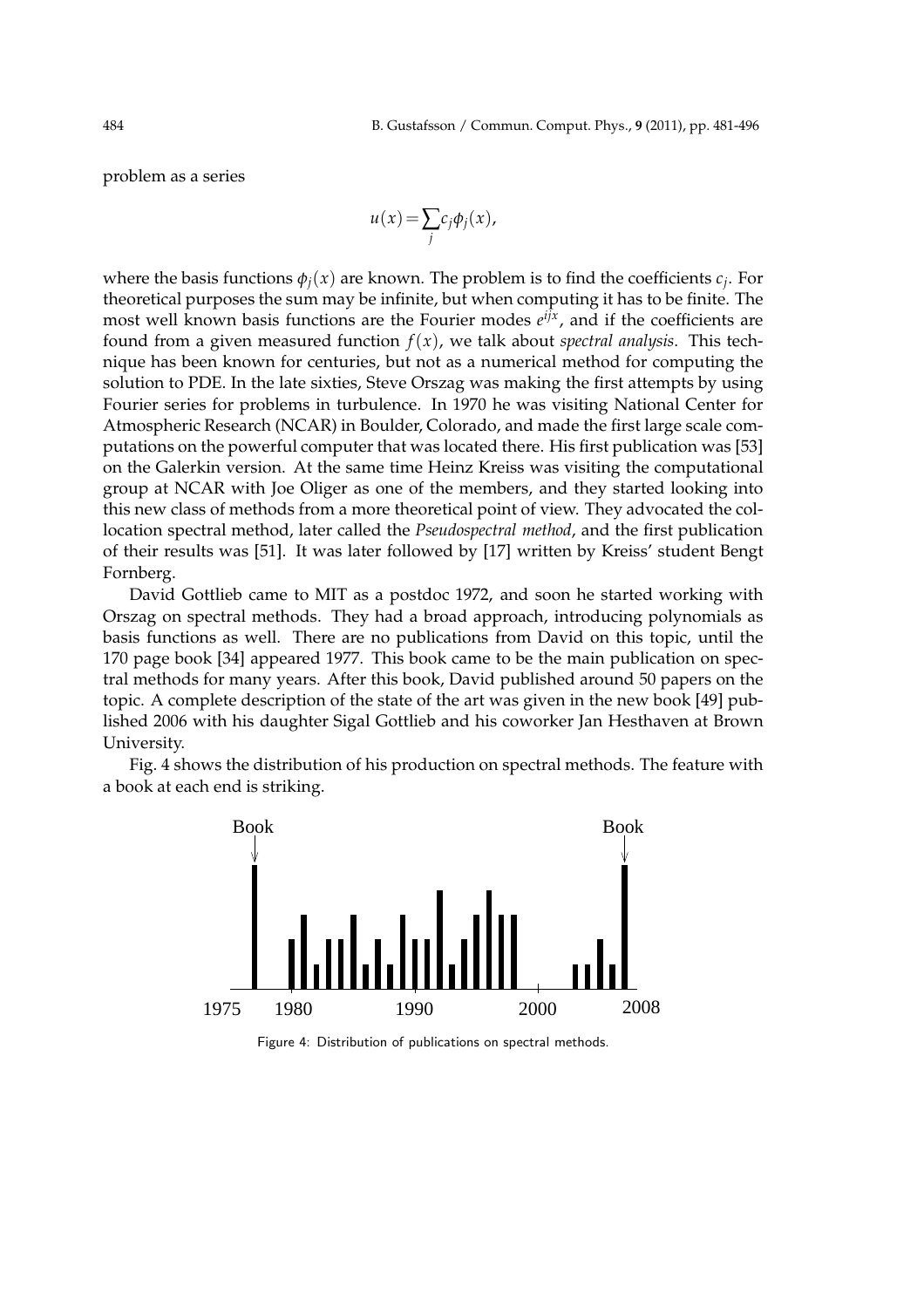B. Gustafsson / Commun. Comput. Phys., **9** (2011), pp. 481-496 485

Even if most of the basic concepts were described in the first book, there were many fundamental difficulties remaining. The major ones were *stability*, formulation of *boundary conditions* for polynomial methods, and handling of *discontinuities* which cause the Gibbs phenomenon.

Beginning with the stability, there were new difficulties already with periodic problems and the Fourier method. The theory for difference methods for this class of problems was fairly complete at this time with the work of Lax and Kreiss as a fundamental part. Fourier methods are of course very well adapted to Fourier analysis leading to the von Neumann condition for constant coefficient equations, but with variable coefficients things become worse. For a hyperbolic PDE

$$
\frac{\partial u}{\partial t} = a(x) \frac{\partial u}{\partial x},
$$

a semidiscrete approximation has the form

$$
\frac{d\mathbf{u}}{dt} = A Q \mathbf{u},
$$

where **u** is a vector containing the grid values. The matrix *A* contain the coefficient values  $a(x_j)$  in the diagonal, and the matrix  $Q$  has the form  $Q = F^{-1}i\omega F$ , where  $F$  is the discrete Fourier transform. If *Q* is a difference operator leading to stability for constant coefficients  $a(x) = a$ , then stability follows for variable Lipschitz continuous coefficients  $a(x)$ by the commutation property  $QA(x) = A(x)Q+O(1)$ . Unfortunately this relation does not hold for Fourier methods, and other techniques must be used. There was particular uncertainty about the case where  $a(x)$  changes sign in the computational domain. In [35] the issue was settled, and it was shown that the solution satisfies the estimate

$$
||u_N(t)|| \le e^{ct}||u_N(0)|| + |\hat{f}_N|(e^{ct} - 1),
$$

where  $\hat{f}_N$  is the highest Fourier coefficient of the initial data. For practical purposes this estimate may not be good enough, since it allows for exponentially growing solutions, and in analogy with difference methods it may be necessary to introduce dissipativity by damping out the higher frequencies.

Compared to difference methods, spectral methods have a more direct connection to the underlying PDE, either by taking scalar products with the differential equation or by requiring that the differential equation is satisfied at the discrete collocation points. These points are carefully chosen for each class of polynomials, and in most cases they are chosen as the so called Gauss-Lobatto points associated with numerical integration. For Chebyshev methods they are  $x_j = -\cos(j\pi/N)$ . The explicit connection between the continuous and discrete case is given by the relation

$$
\sum_{j=0}^{N} \frac{p(x_j)}{\sqrt{1-x_j^2}} w_j = \int_{-1}^{1} \frac{p(x)}{\sqrt{1-x^2}} dx, \qquad x_j = -\cos\left(\frac{j\pi}{N}\right),
$$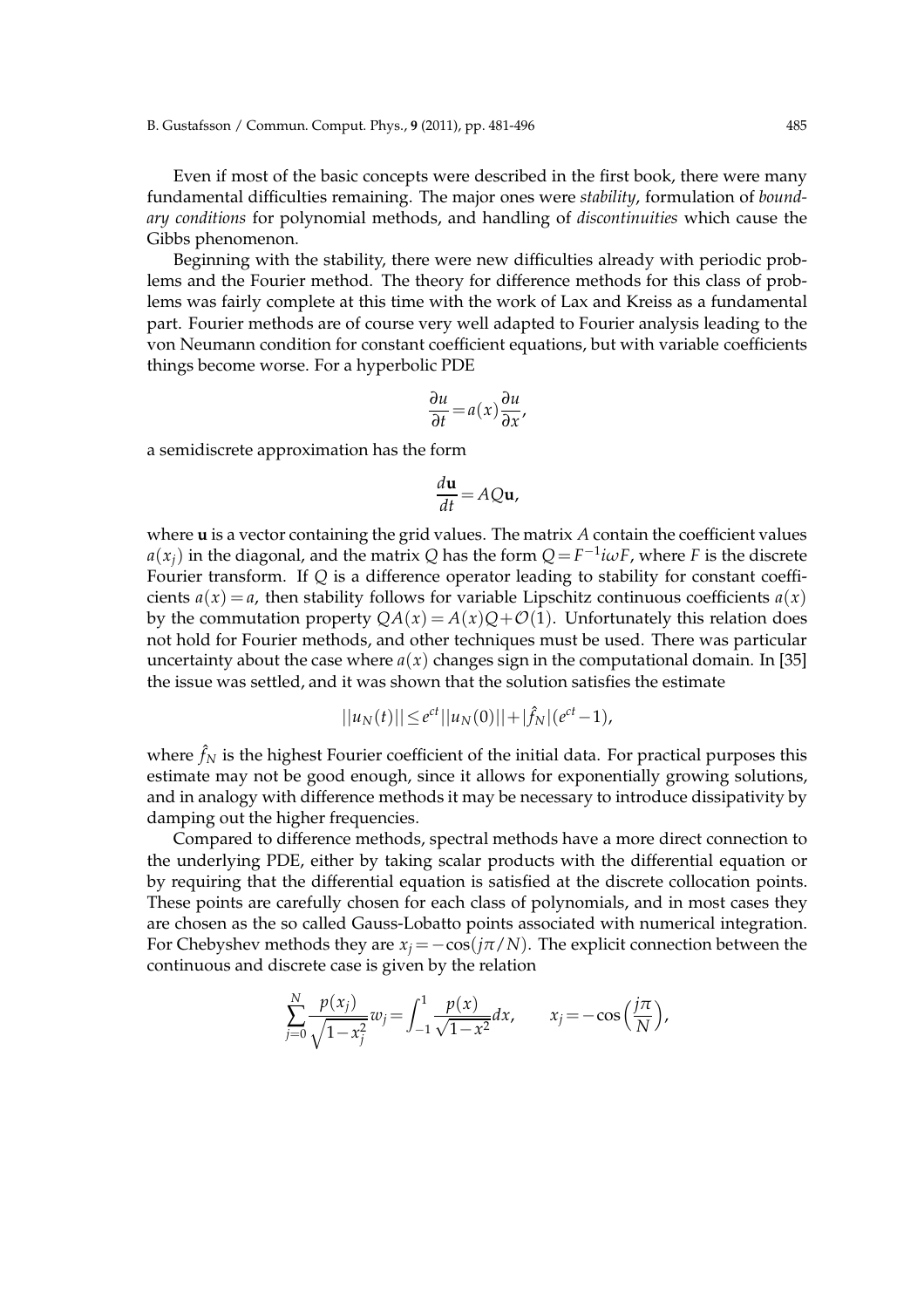which holds for each polynomial  $p(x)$  of degree  $\leq$ 2*N*−1 and certain positive weights  $w_j$ . By using this relation, David proved stability in the form

$$
\sum_{j=0}^{N} \frac{u_N^2(x_j, t)}{\sigma(x_j)} w_j \le \sum_{j=0}^{N} \frac{u_N^2(x_j, 0)}{\sigma(x_j)} w_j
$$

for parabolic equations  $u_t = \sigma(x)u_{xx}$  with Dirichlet boundary conditions.

A similar relation opened up for a stability proof also for hyperbolic problems of the type

$$
\frac{\partial u}{\partial t} = a(x) \frac{\partial u}{\partial x}, \quad a(x) > 0,
$$
  
 
$$
u(1,t) = 0.
$$

The results were presented in [23], where also the more difficult problem

$$
\frac{\partial u}{\partial t} = \pm x \frac{\partial u}{\partial x}
$$

was treated.

The time discretization of polynomial spectral methods is a challenge by itself. For Chebyshev polynomials the clustering near the boundaries is obvious from the shape of the cos-function. We have  $cos(\Delta x) = 1 - \mathcal{O}(\Delta x^2)$ , and for hyperbolic equations this leads to severe stability limits of the form  $\Delta t \leq \mathcal{O}(\Delta x^2)$  for standard explicit difference approximations. For parabolic equations one gets even more severe conditions of the form <sup>∆</sup>*t*≤ O(∆*<sup>x</sup>* 4 ). This makes the classical Du-Fort Frankel method an interesting candidate, since it is unconditionally stable for the standard second order difference approximation in space. Actually it was shown in an early paper [25] how to generalize it for the Fourier collocation method. In [31] unconditional stability was proven for the Du-Fort Frankel Chebyshev method.

A new approach was taken in the papers [32, 33], where the Kreiss theory based on Laplace transform in time was used. Stability and convergence was proven for systems of hyperbolic initial-boundary value problems.

In [42] stability is proven for Runge-Kutta methods up to order 3 for general Jacobi polynomials including Chebyshev and Legendre polynomials. The article provides a very insightful explanation of how the CFL-limit depends on the eigenvalues of the Sturm-Liouville problem that is associated with the particular type of polynomial. As a consequence, there is a precise stability criterion also for the variable coefficient case. If the variable coefficient is  $a(x)$ , the criterion has the form

$$
\left|\frac{a(x_j)\Delta t}{\Delta x_j}\right| \leq c
$$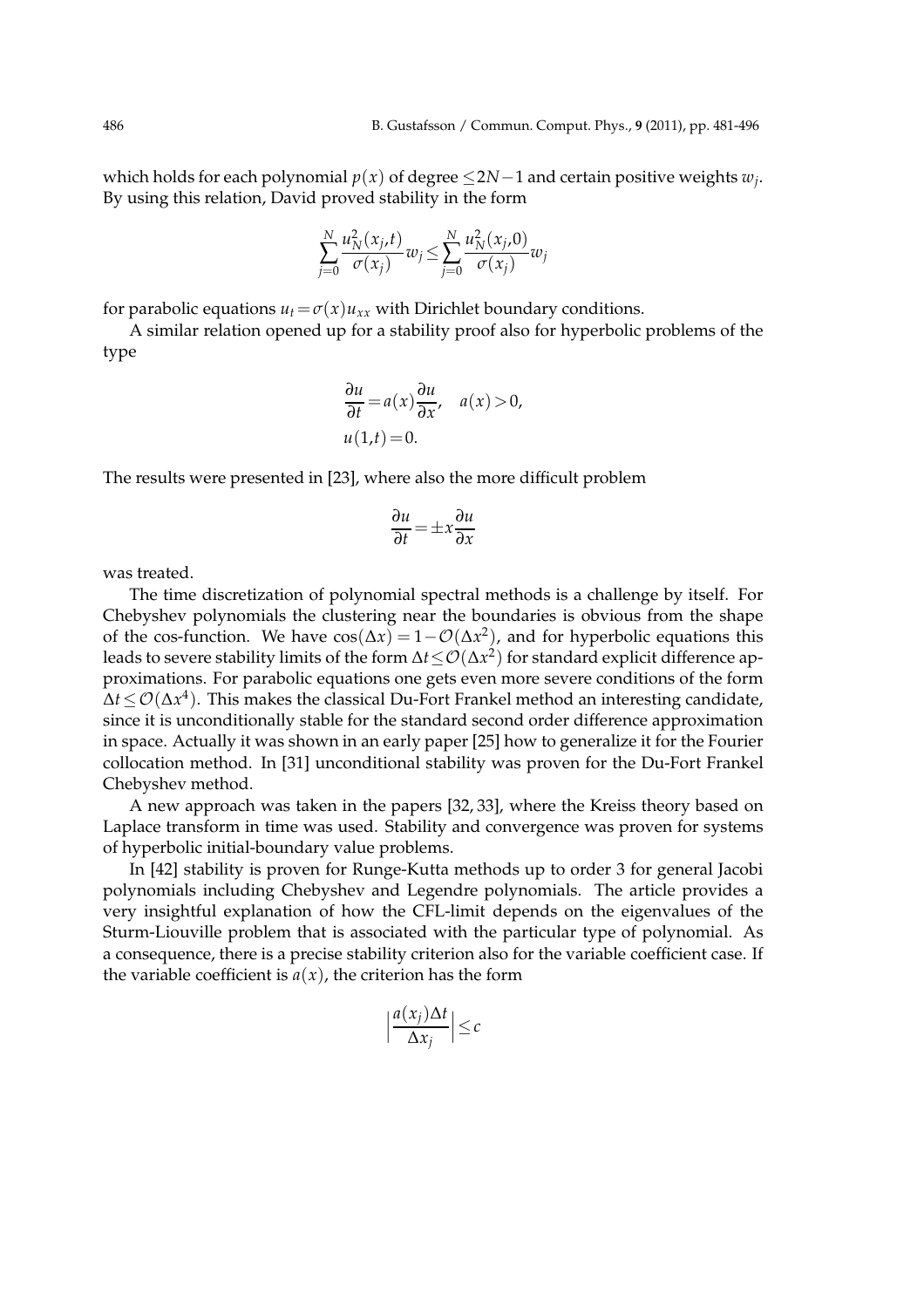for some constant *c*. If the coefficient  $a(x)$  is small where the grid points are clustered, this is a less restrictive condition than

$$
\frac{\max_j |a(x_j)| \Delta t}{\min_j \Delta x_j} \leq c,
$$

which is a common type of criterion when standard analysis is used.

The boundary conditions play an important role for the theory as well as for the implementation of polynomial methods. For Galerkin methods, the basis functions are required to satisfy the boundary conditions given for the PDE. This requirement is relaxed in the tau version, such that the combination of all basis functions forming the final numerical solution satisfies the boundary condition, not each basis function by itself.

For the collocation version, this technique may be applied as well, but now with the unknown coefficients determined by the collocation principle. But here is where a new development took place. Penalty methods have been used extensively not only in optimization problems, but also in Galerkin finite element methods. In [18], Daniele Funaro introduced it as a way to enforce the boundary conditions for elliptic problems solved by domain decomposition methods. This idea was now carried over to time dependent hyperbolic problems in joint work with David, see [19, 20]. The boundary point is included as a collocation point, but an extra penalty term is added to the differential equation. For the scalar case

$$
\frac{\partial u}{\partial t} = \frac{\partial u}{\partial x}, \quad -1 \le x \le 1,
$$
  
 
$$
u(1,t) = g(t),
$$

and the polynomial approximation  $u_N(x,t)$ , we get the boundary equation

$$
\frac{\partial u_N}{\partial t}(1,t) - \frac{\partial u_N}{\partial x}(1,t) + \alpha \big( u_N(1,t) - g(t) \big) = 0.
$$

Stability and spectral accuracy is obtained if the coefficient *α* is chosen of the order *N*<sup>2</sup> .

This technique was later called SAT methods from Simultaneous Approximation Term. It has become quite popular, and is now used as a standard technique also for difference methods. For internal boundaries arising from material discontinuities or domain decomposition methods, it is particularly convenient.

#### **4 Gibbs phenomenon**

When approximating a discontinuous function by a finite Fourier series, nonphysical oscillations occur. No matter how many terms are used, there will always be a point next to the discontinuity that has an  $\mathcal{O}(1)$  error as shown in Fig. 5. This type of oscillations will occur whenever spectral methods are used for PDE, if the solution has shocks or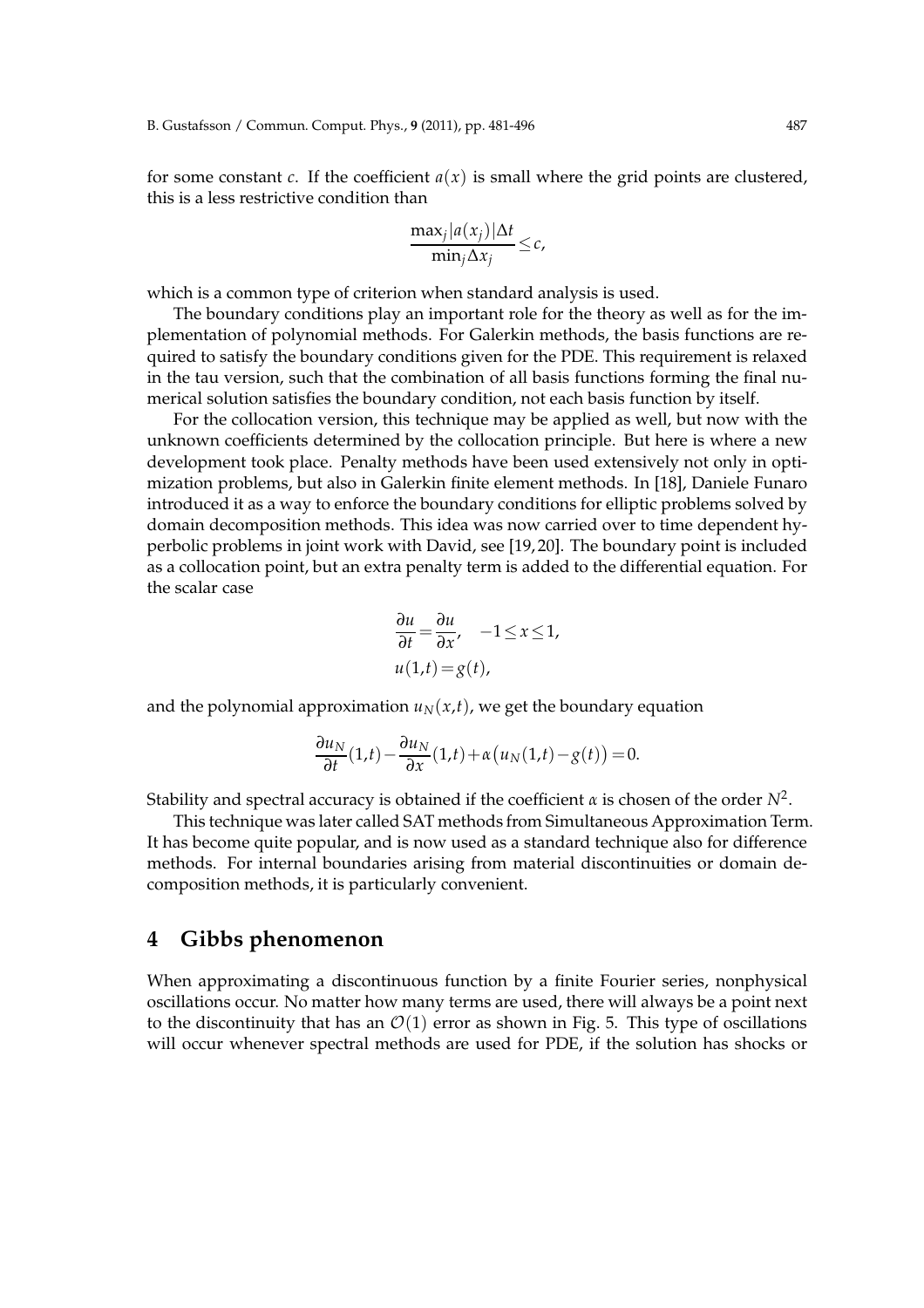

Figure 5: Fourier series approximation of a discontinuous function.

contact discontinuities. Because of the global character of polynomial methods, they will show the same type of behavior as Fourier methods do. This is a serious limitation of spectral methods, but David and others set out to do something about it.

The first paper on this topic was [41], where an improvement of the original oscillatory solution was obtained by convolution with a regularization kernel, see also [5]. In [9] even better solutions were obtained by adding a sawtooth function to the original Fourier modes. The improvement here was the removal of the error also in the immediate neighborhood of the discontinuity.

Ami Harten was at the time one of the leading researchers in shock capturing finite difference methods, and a collaboration with him and David's former student Wei Cai produced an essentially nonoscillating Chebyshev method, [8]. The central problem here is the transformation between point values and cell averages. This is a trivial operation for finite difference and Fourier methods, but not for Chebyshev polynomials.

The paper [10] started a new approach by considering the basic approximation problem of representing a discontinuous function by a finite spectral expansion. By using a least square procedure for constructing one-sided filters, the Gibbs phenomenon was removed. This was followed up in a fruitful cooperation with Chi-Wang Shu, which resulted in no less than 5 papers called "On the Gibbs Phenomenon I,II,III,IV,V", see [36– 40]. The main approach is the introduction of Gegenbauer polynomials, which satisfy

$$
\int_{-1}^{1} (1-x^2)^{\lambda - \frac{1}{2}} \phi_j^{\lambda}(x) \phi_k^{\lambda}(x) dx = 0, \qquad j \neq k,
$$

where  $\lambda$  is a free parameter. The Fourier series, which converges poorly, is postprocessed by expanding it in a Gegenbauer series. The authors prove that this results in an exponentially accurate solution in any subinterval where the solution is analytic.

The Galerkin case is treated in the first four papers, while the collocation case is treated in the fifth one. The whole series of papers is pure approximation theory without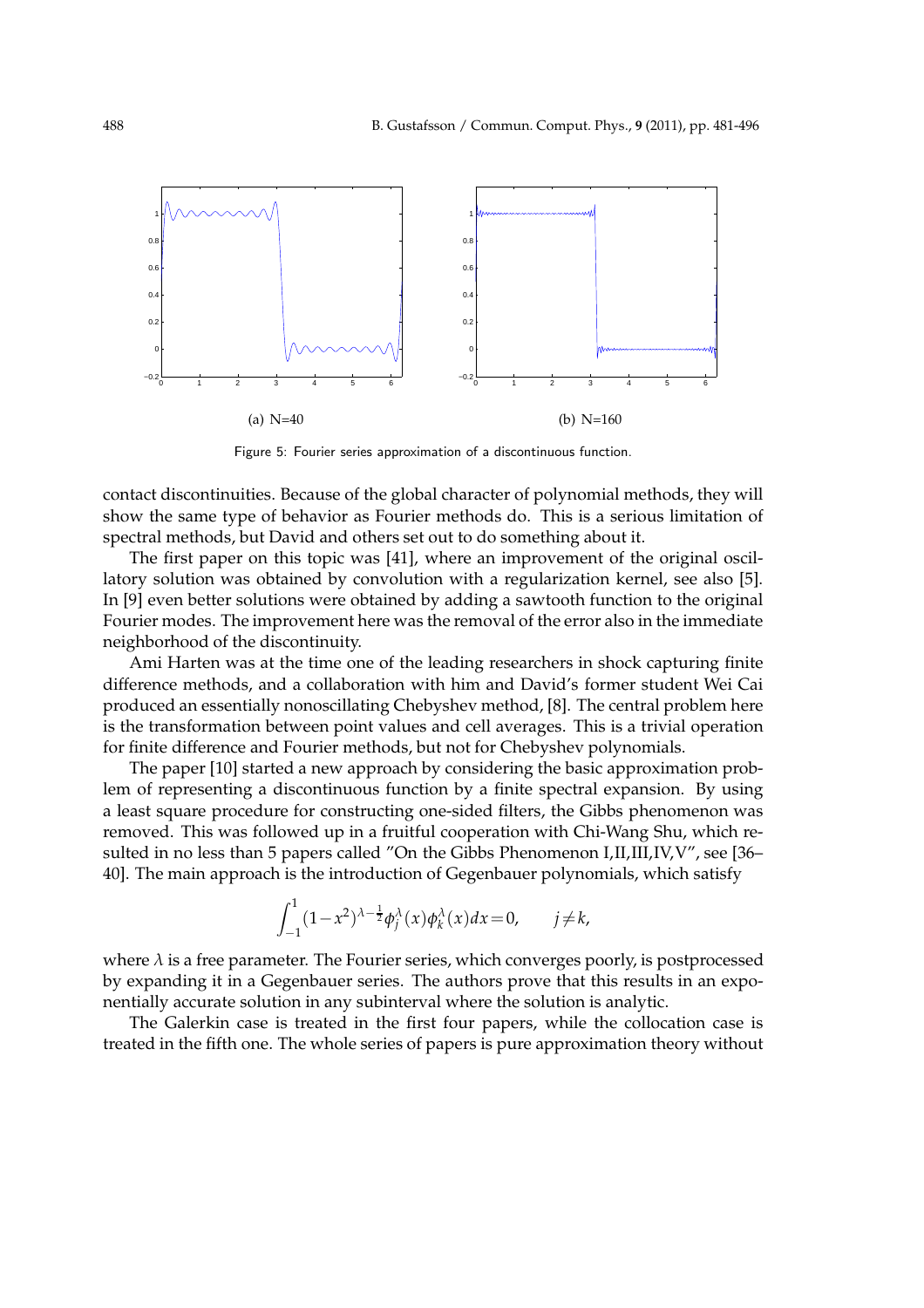

Figure 6: Nozzle flow.

any connection to differential equations. The basic question is how to get a good approximation of a given discontinuous function, with known location of the discontinuity. When solving PDE with spectral methods, the location is part of the solution, and the first problem is to find it. Various methods have been used for this including edge detection techniques applied by David's former student Anne Gelb and others. The situation today is quite satisfactory for problems in one space dimension, but in several dimensions we are not yet there.

The difficulties with discontinuities are not limited to numerical solutions obtained by spectral methods, they show up with all shock capturing methods. Many well working difference methods based on some form of upwinding have been developed during the last decades. However, there is one remaining difficulty. If one family of characteristics is propagating through the shock, the accuracy deteriorates on the downstream side regardless of the formal high order accuracy of the basic method. The nozzle problem with flow governed by the Euler equations is such an example. Subsonic flow is entering from the left, goes supersonic at the throat, and goes subsonic again across a shock, see Fig. 6. Here David came up with a new idea together with his daughter Sigal Gottlieb and Chi-Wang Shu. The steady state nozzle problem was solved in [47] by using a high order WENO difference scheme. In order to recover the high accuracy downstream, the grid values of the numerical solution are used as the basis for Fourier interpolation. This Fourier series is then used for Gegenbauer reconstruction as described above, and the numerical results are very good.

This is a nice example of the influence of David's work. The work on Gibbs phenomenon was initiated by the difficulties with spectral methods. However, the results did not only influence the use of spectral methods, but also helped solving the well known difficulty with accuracy deterioration for shock capturing difference methods.

## **5 High order difference methods**

When David came to MIT, he had just completed his PhD thesis. It was about so called Strang type difference methods

$$
\mathbf{u}^{n+1} = L_1(\mathbf{u}^n) L_2(\mathbf{u}^n) \cdots L_d(\mathbf{u}^n)
$$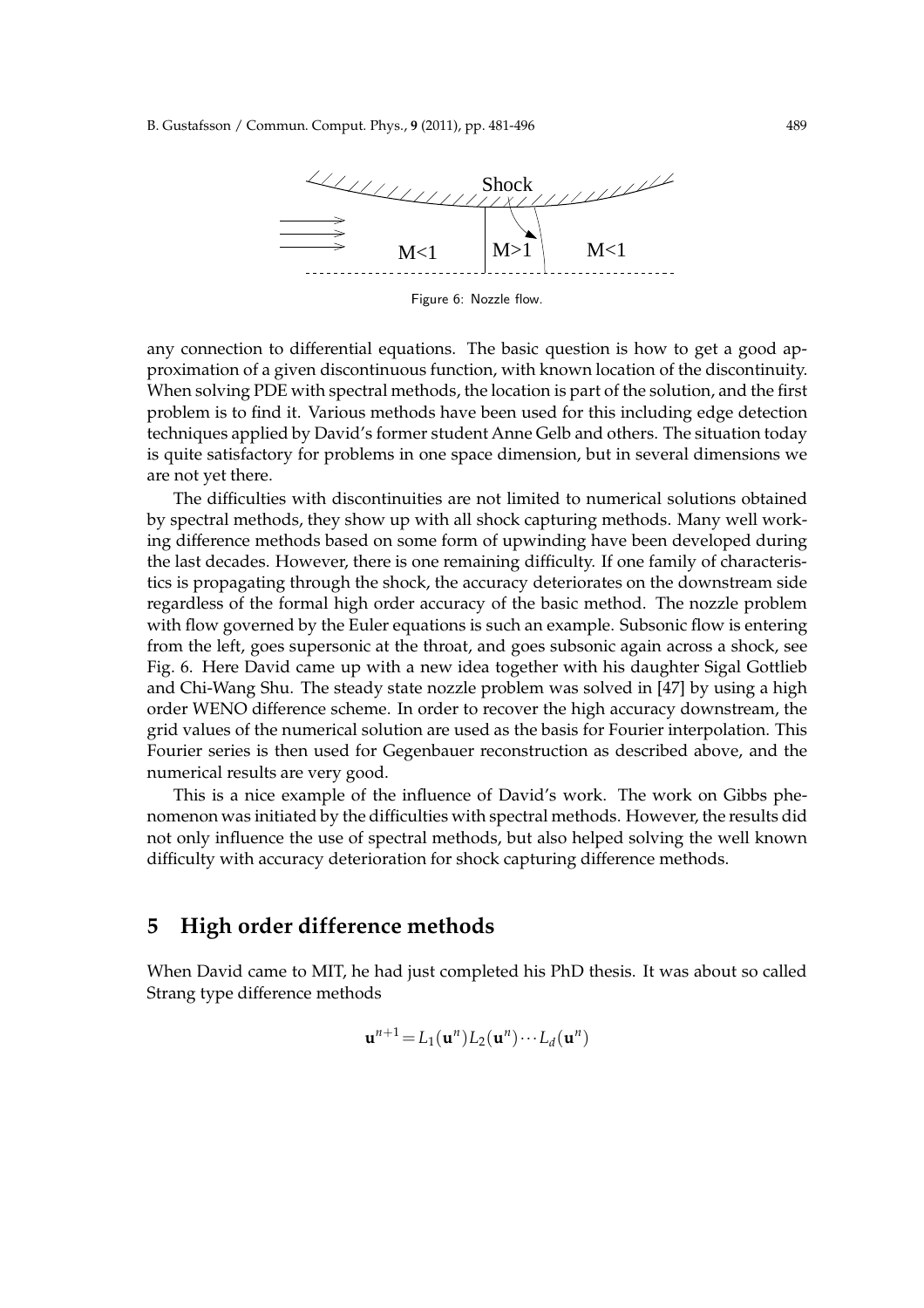for nonlinear conservation laws

$$
\frac{\partial \mathbf{u}}{\partial t} = \sum_{j=1}^{d} \frac{\partial \mathbf{F}_j(\mathbf{u})}{\partial x_j},
$$

and he came to the right place since Gilbert Strang was a real specialist on this type of methods. In [21] there is a thorough analysis of new schemes regarding accuracy, stability and efficacy.

He followed up with a series of papers on stability and other key properties of various schemes, in most cases for multidimensional problems, see [1, 6, 15, 44, 45, 54]. Let us take a look at the last one treating the conservation law

$$
\frac{\partial \mathbf{u}}{\partial t} = \frac{\partial \mathbf{f}(\mathbf{u})}{\partial x} + \frac{\partial \mathbf{g}(\mathbf{u})}{\partial y}.
$$

The method of lines was at the time (and still is) very popular. It means that a discretization is first done in space, followed up by an application of an ODE-solver to the resulting system of ordinary differential equations. Explicit Runge-Kutta methods are often chosen for the ODE-solver. However, there is one complication here. Fourth order accuracy in space results in a 5-point stencil for first order PDE, but for each stage in the Runge-Kutta procedure, the width increases by 4 points. A fourth order method with four stages results in a 17 point stencil in each space dimension. When boundaries are involved, the analysis becomes complicated. More compact schemes are obtained by using the Lax-Wendroff principle, and David and his coworkers picked up this idea, but in a more advanced form. Their final scheme has four stages in each step just like the standard Runge-Kutta scheme, but by keeping each stage as compact as possible, the complete computational stencil reduces from 289 to 16 points in two space dimensions, see Fig. 7. In three space dimensions the reduction is of course even stronger.



Figure 7: Reduction of computational stencil size.

The stability analysis for the linear case is not easy for this scheme, but the authors manage to derive the explicit form of the amplification factor in Fourier space after "con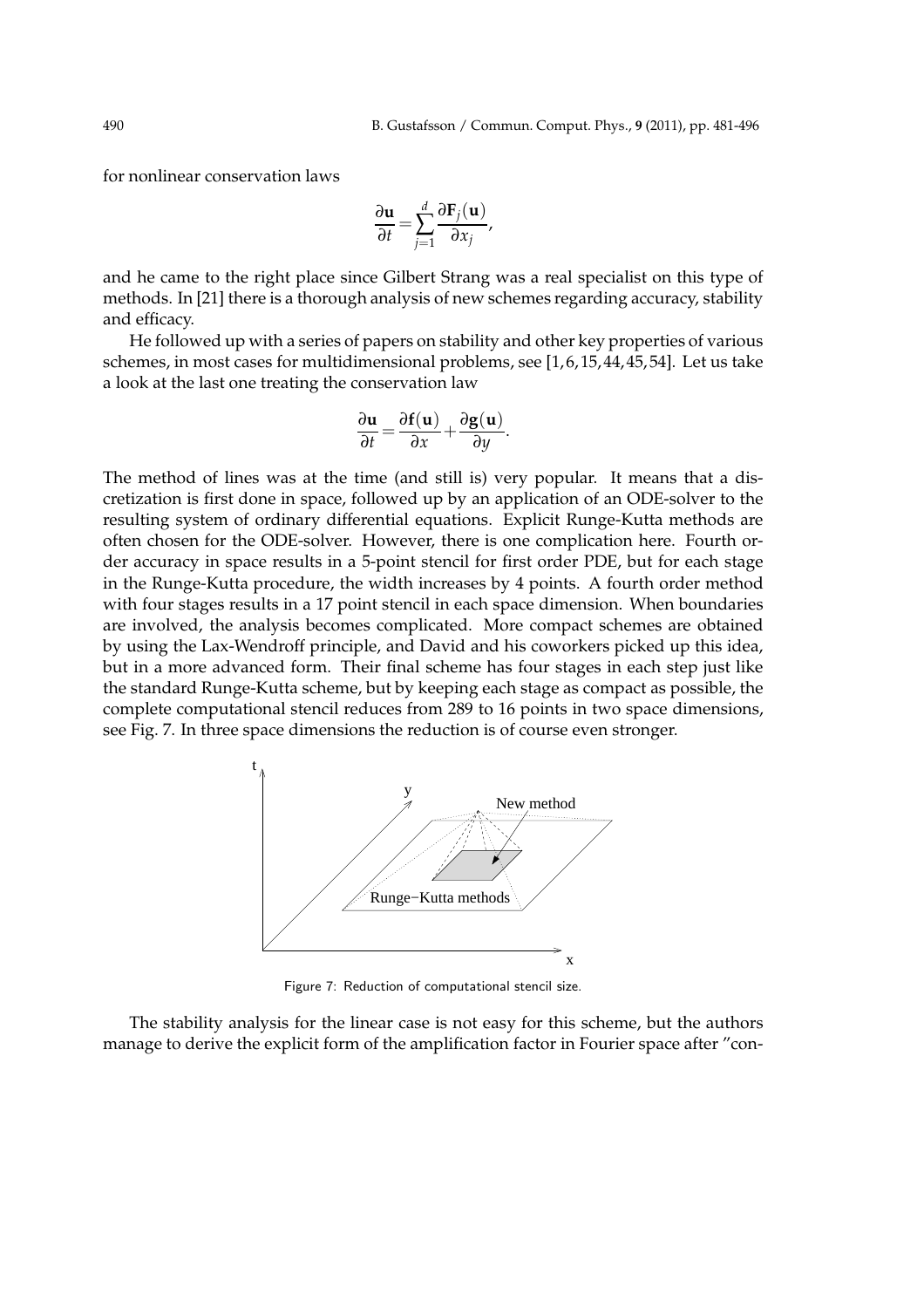siderable amount of manipulation". The final stability criterion has the simple form

$$
\frac{\Delta t}{\Delta x}\rho(\mathbf{f}') \le 1, \qquad \frac{\Delta t}{\Delta y}\rho(\mathbf{g}') \le 1,
$$

where  $\rho(\mathbf{f}')$  and  $\rho(\mathbf{g}')$  denote the Jacobians.

Difference methods dominated the first part of David's production, and reoccurred a few times later as well. He was much interested in the so called Summation By Parts (SBP) difference operators that lead to energy estimates (for a general description of these operators, see for example [48]). In [27] the connection between compact finite difference operators and finite element methods is used to analyze the problem of constructing high order numerical boundary conditions for hyperbolic problems. In [11] the SAT technique mentioned in Section 3 is introduced for difference approximations of advection-diffusion problems. The computational domain is partitioned into subdomains, and continuity is enforced by using the SAT method for the internal boundaries.

#### **6 Open boundaries and the PML method**

Many problems are defined over infinite domains, and for computational purposes, artificial boundaries must be introduced as in the example shown in Fig. 8. Many attempts to solve the problem of constructing boundary conditions at these boundaries have been made, and there is a wide variety of different techniques. Berenger presented the Perfectly Matched Layer (PML) method for problems in electromagnetics 1994 in [7], and this has come to be one of the most frequently used methods. The idea is to extend the computational domain by an extra layer, where the system of differential equations is modified such that the waves are absorbed. The technique was designed for electromagnetics, but it was quickly generalized to other applications. However, a few less well behaving computations with this method were observed, and together with Saul Abarbanel, David set out to analyze the new modified differential equations without applying any discretization. In the first paper [2] they showed that the modified PDE for electromagnetics, to be used in the extra layer, is not strongly well posed, i.e., the symbol has a multiple eigenvalue that causes trouble. It was followed up by another paper [3], where they construct a new modified set of PDE with an extra equation, where the source of trouble is removed.

However, the problem was still not completely solved. Even for the new method, some computations showed that after a very long time, the solution began growing in a way that destroyed the absorbing property. In [4] this behavior was analyzed, and again there is a double eigenvalue even for the new equations, but now originating from the zero order term. The suggested cure is to split these eigenvalues into two separated ones by introducing a small parameter *ε*. However, as the authors point out, there is a balancing problem here. The parameter  $\varepsilon$  must be kept small to keep the absorption of waves complete, while at the same time it must be large enough to keep the solution bounded.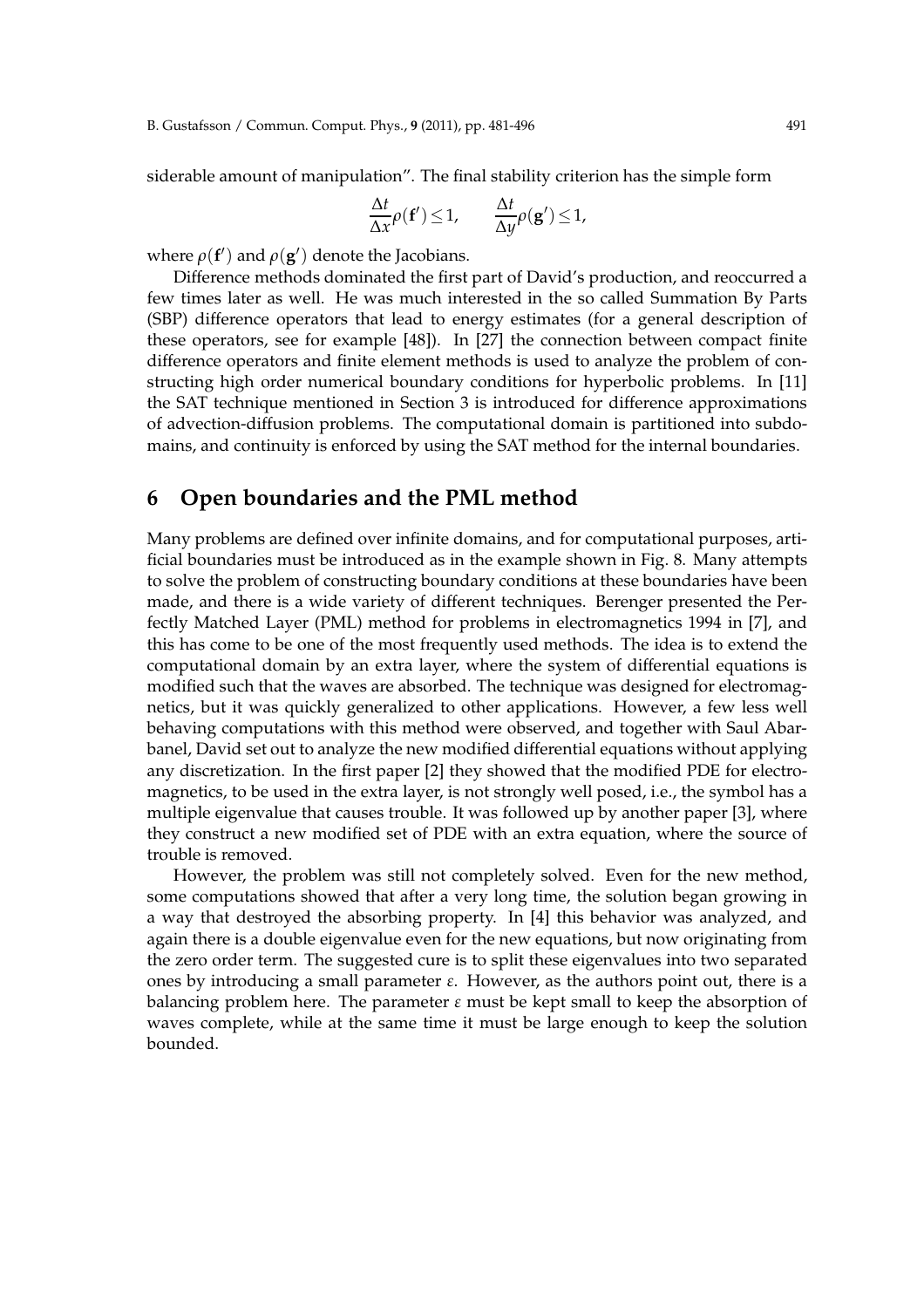

Figure 8: A problem requiring an artificial boundary.

David had also an interesting article [14] together with Adi Ditkowski on the classical Engquist-Majda absorbing boundary conditions. They derived the same type of boundary conditions for the wave equation by using a different technique. But this technique is more general, and it allowed them to derive the corresponding type of conditions to the three-dimensional Maxwell equations as well as for the advection-diffusion equation.

## **7 Other areas**

David was active in many different research areas, and in this section we shall very briefly mention some of his work that has not been described above.

Spectral polynomial methods have a disadvantage in the sense that the distribution of grid points is determined by the polynomials themselves, not by the structure of the solution. For example, the Chebyshev polynomials concentrate the points near the boundaries, whether or not the solution has any boundary layers. This makes it natural to partition the domain into subdomains with different polynomials defined in each one of them. In this way the smallest grid size can be kept above a certain reasonable level. This may have been a reason for David's interest in **domain decomposition methods**, see [13, 16, 28, 29, 46].

In the nineties, David started working with Roger Temam on **nonlinear Galerkin methods**. It was natural for them to use spectral methods for this new formulation, and some of the results are presented in [12, 43].

A different problem, not connected to PDE at all, was presented to David by this author. Most methods for **computer tomography** are based on Fourier transforms, and the speed is essential. In [26] a variant of the so called Direct Fourier Method is presented, with a new type of interpolation in Fourier space, that improves the image quality without slowing down the computation too much.

During the last years, he also went into **stochastic problems, discontinuous Galerkin methods and particle methods**.

Finally we would like to point out David's strong interest in various applications.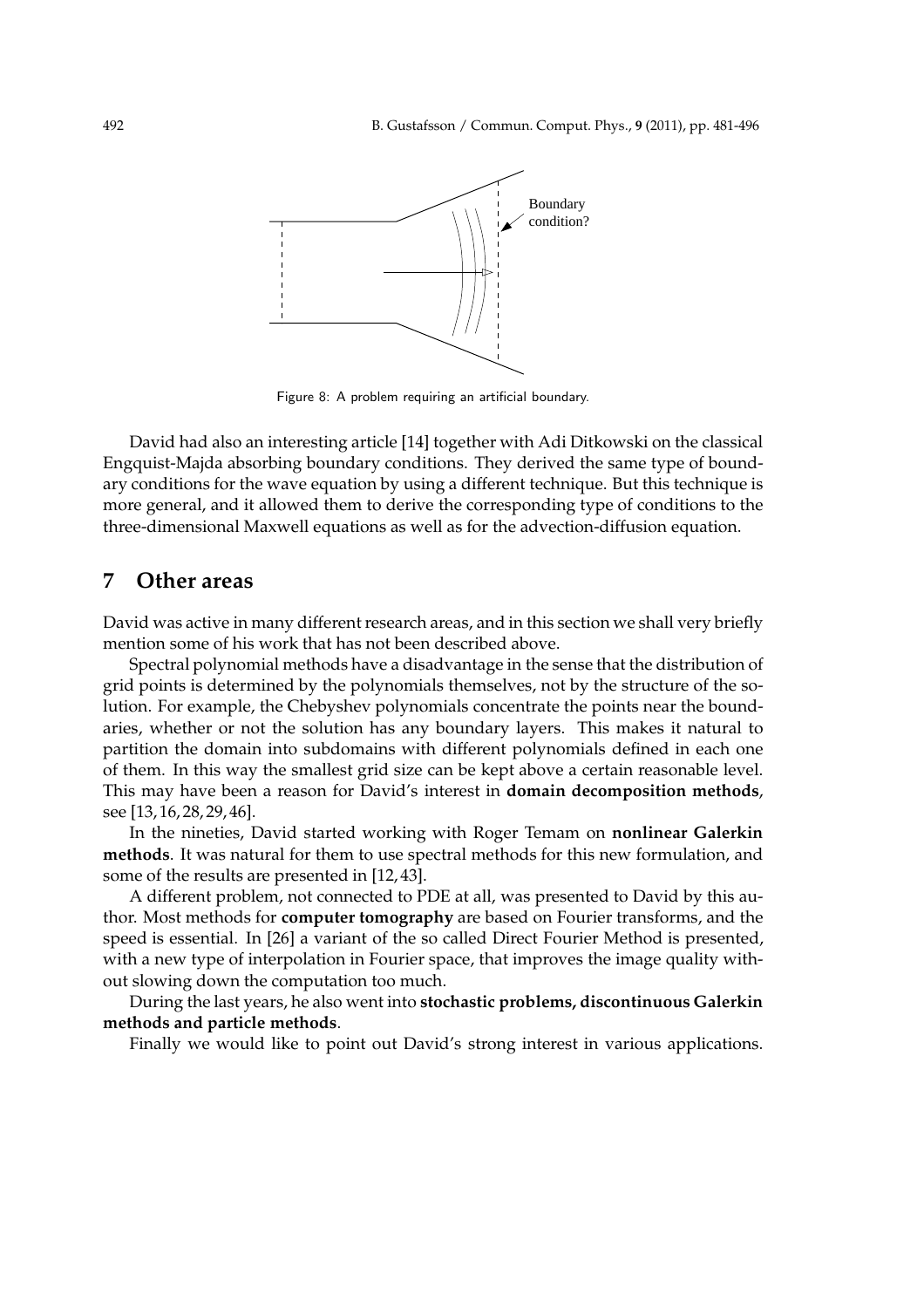

Figure 9: The von Karman plate.

Due to his connection to NASA Langley Research Center, fluid dynamics was the most common application in his work, but he got involved in many other applications as well. We mention one such example here. The application by others of Chebyshev methods to the von Karman plate problem had not turned out well. The problem is to compute the displacements *u*,*v*,*w* when a force is applied to the center as shown in Fig. 9.

The first differential equation in the system is

$$
w_{tt} + cw_t + \Delta^2 w - 12\left(\left(u_x + \frac{1}{2}w_x^2\right)(w_{xx} + vw_{yy})\right) + \left(v_y + \frac{1}{2}w_y^2\right)(w_{yy} + vw_{xx}) + (1 - v)(v_x + u_y + w_xw_y)w_{xy}\right) = g.
$$

The basic difficulty with the computations was the strong filtering that seemed to be necessary in order to keep the computation stable. There was a general belief that the nonlinear terms in the differential equation were the cause of the problem. However, David became involved, and a stability analysis showed that there was an instability even for the linearized system due to the mixed derivative terms. Furthermore, this instability could be removed by switching to Legendre polynomials. There was still a nonlinear instability, but it could be taken care of by a different and weaker form of filter as presented in [50]. It is a nice example out of many, where David helped to advance the understanding of a difficult problem in applications, and to speed up its solution.

### **8 Conclusions**

David Gottlieb's research career is a success story, in particular the work on spectral methods, as well as the related Gibbs phenomenon. He took the idea of spectral methods to new levels of refinement, and was the first one to carry out a theoretical analysis of polynomial methods. He was the one who introduced spectral methods to the European scientific community by giving a course in France 1979. This resulted in a fast expanding interest from several young researchers in France and Italy. Christine Bernardi, Yvon Maday, Claudio Canuto and Alfio Quarteroni were among the pioneers who carried the theory further, resulting in new variants of spectral methods as well as application to new problems.

What was David's special properties that made him such an excellent researcher and scholar? It goes without saying that he was very sharp and creative. But there are also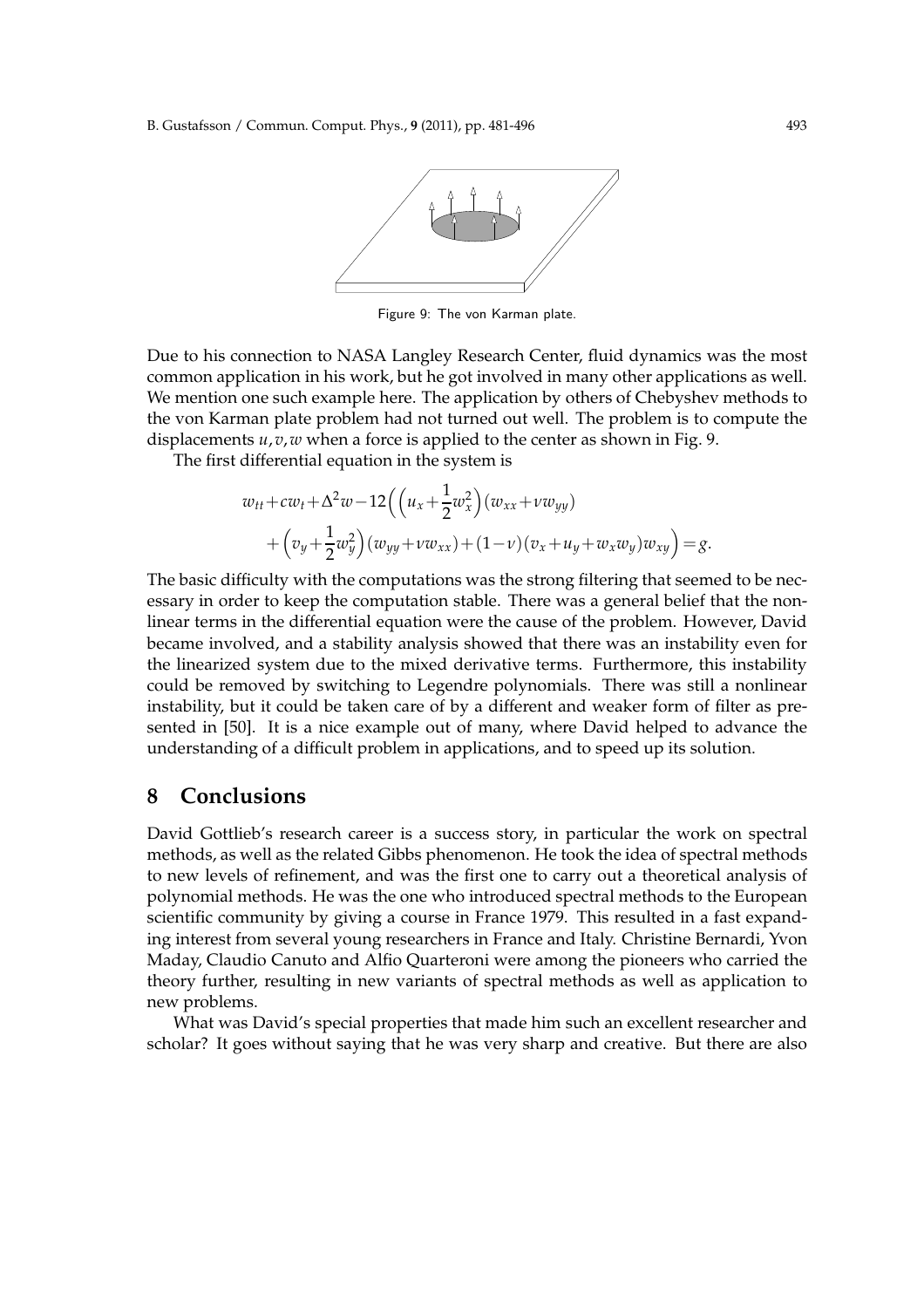other ingredients. This author was often impressed by his deep and broad knowledge in classical and applied mathematics, that turned out to be such an important tool in his work. Not to talk about his skill in calculus. He was able to quickly find integrals of some complicated function, or alternatively, to immediately find the place in some book where to find it. And he had an unusual talent in seeing patterns that untied a complicated mathematical expression or equation.

David was always curious about other's work and other research areas. And he was open-minded and generous. Whoever came with a new problem, student, colleague or representative for a high tech laboratory, he always took a genuine interest, sharing his ideas with others. It is hard to find mathematicians on his level with so many collaborators. His 125 papers have 59 different coauthors, which is impressive when taking into account that there are few papers with more than one coauthor.

His teaching abilities are well known, as well as his guidance of graduate students. He led 22 PhD students to completed degree.

David Gottlieb was an extraordinary man. This article is completed right after the conference in honor of him took place. There was no doubt that all the nice remarks about him were genuine and came from the heart of the speakers. Not only was he an excellent researcher and scholar, he was also an extremely kind and generous person. We would like to quote Antony Jameson at the conference banquet: "I don't think that David ever thought a mean thought".

#### **References**

- [1] S. Abarbanel and D. Gottlieb, High order accuracy finite difference algorithm for quasilinear conservation law hyperbolic systems, Math. Comput., 27 (1973), 505–523.
- [2] S. Abarbanel and D. Gottlieb, A mathematical analysis of PML methods, J. Comput. Phys., 134 (1997), 357–363.
- [3] S. Abarbanel and D. Gottlieb, On the construction and analysis of absorbing layers in CEM, Appl. Numer. Math., 27 (1998), 331–340.
- [4] S. Abarbanel, D. Gottlieb and J. Hesthaven, Long time behaviour of the perfectly matched layer equations in computational electromagnetics, J. Sci. Comput., 17 (2002), 405–422.
- [5] S. Abarbanel, D. Gottlieb and E. Tadmor, Spectral methods for discontinuous problems, Numerical Methods for Fluid Dynamics II (Ed: Morton and Baines), Oxford University Press, 1986, 128–153.
- [6] S. Abarbanel, D. Gottlieb and E. Turkel, Difference schemes with fourth order accuaracy for hyperbolic equations I, SIAM J. Appl. Math., 13 (1975), 329–351.
- [7] J.-P. Berenger, A perfectly matched layer for the absorbtion of electromagnetic wave, J. Comput. Phys., 114 (1994), 185–200.
- [8] W. Cai, D. Gottlieb and A. Harten, Cell averages Chebyshev methods for hyperbolic problems, Comput. Math. Appl., 24 (1992), 37–49.
- [9] W. Cai, D. Gottlieb and C. W. Shu, Essentially non-oscillatory spectral Fourier methods for shock wave calculations, Math. Comput., 52 (1989), 389–410.
- [10] W. Cai, C. W. Shu and D. Gottlieb, On one sided filters for spectral Fourier approximations of discontinuous functions, SIAM J. Numer. Anal., 29 (1992), 905–916.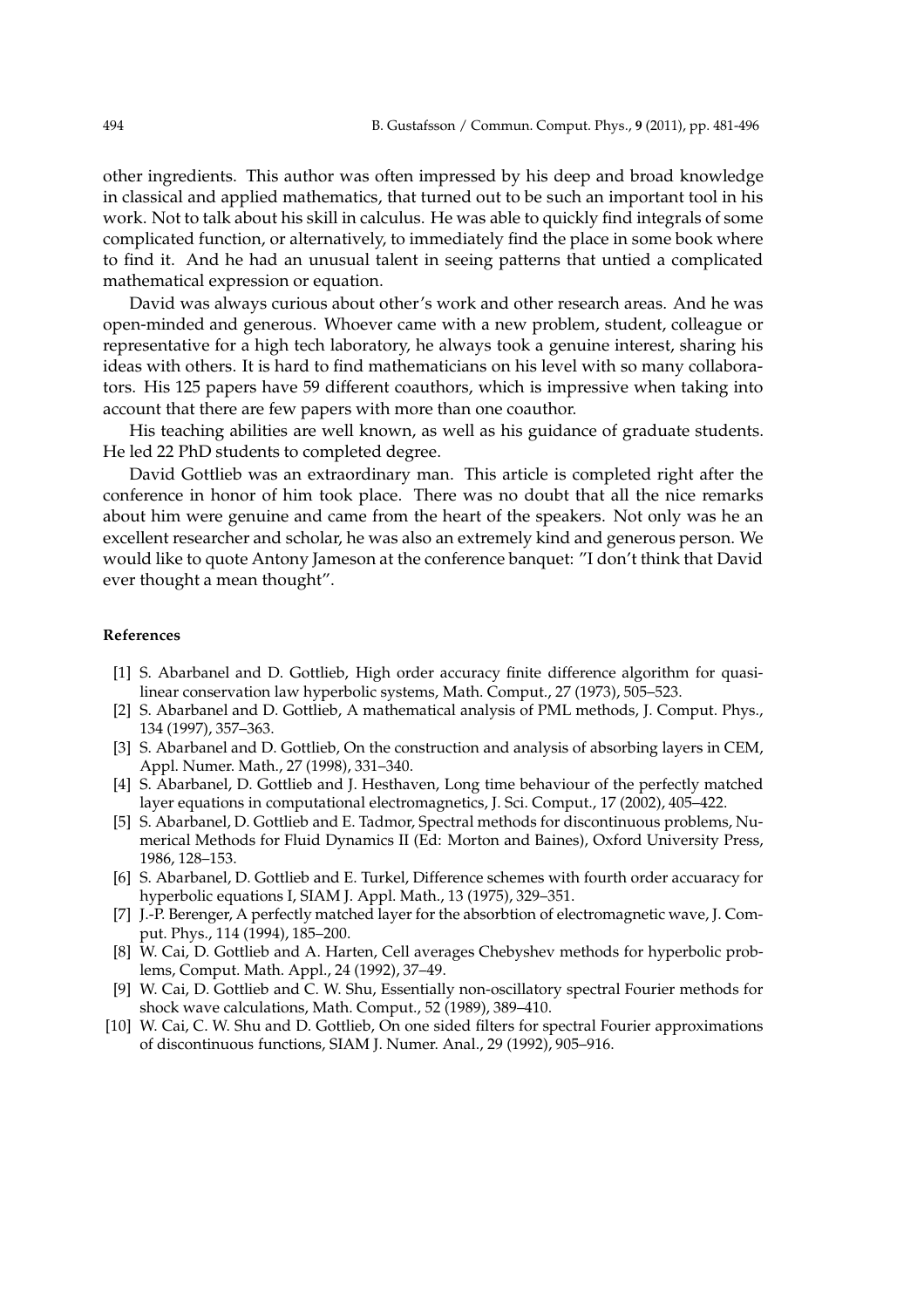- [11] M. Carpenter, D. Gottlieb and J. Nordström, A stable and conservative interface treatment of arbitrary spatial accuracy, J. Comput. Phys., 148 (1999), 341–365.
- [12] L. Dettori, D. Gottlieb and R. Temam, A nonlinear Galerkin method: the two level Fourier collocation case, J. Sci. Comput., 10 (1995), 371–389.
- [13] W. S. Don, D. Gottlieb and J. H. Jung, A multi-domain method for supersonic reactive flows, J. Comput. Phys., 192 (2003), 325–354.
- [14] A. Ditkowski and D. Gottlieb, On the Engquist Majda absorbing boundary conditions for hyperbolic equations, Contemp. Math., 330 (2003), 55–71.
- [15] B. Eilon, D. Gottlieb and G. Zwas, Numerical stabilizers and computing time for second order accurate schemes, J. Comput. Phys., 9 (1972), 387–397.
- [16] P. Fischer and D. Gottlieb, On the optimal number of subdomains for hyperbolic problems on parallel computers, Int. J. Supercomput. Ap., 11 (1997), 65–76.
- [17] B. Fornberg, On high order approximations of hyperbolic differential equations by a Fourier method, Report No. 39, Dept. Comput. Science, Uppsala University, 1972.
- [18] D. Funaro, Domain decomposition for pseudo spectral approximations-part one: second order equations in one dimension, Numer. Math., 52 (1988), 329–344.
- [19] D. Funaro and D. Gottlieb, A new method of imposing boundary conditions in pseudospectral approximations of hyperbolic equations, Math. Comput., 51, (1988), 599–613.
- [20] D. Funaro and D. Gottlieb, Convergence results for pseudospectral approximations of hyperbolic systems by a penalty type boundary treatment, Math. Comput., 57, (1991), 585–596.
- [21] D. Gottlieb, Strang type diference schemes for multi-demesional problem, SIAM J. Numer. Anal., 9 (1972), 650–661.
- [22] D. Gottlieb, On the stability of Rusanov's third order scheme, J. Comput. Phys., 15 (1974), 421–426.
- [23] D. Gottlieb, The stability of pseudospectral-Chebyshev, Math. Comput., 36 (1981), 107–118.
- [24] D. Gottlieb and P. Fischer, On the optimal number of subdomains for hyperbolic problems on parallel computers, 11 (1997), 65–76.
- [25] D. Gottlieb and B. Gustafsson, Generalized Du-Fort Frankel methods for parabolic initial boundary value problems, SIAM J. Appl. Math., 29 (1976), 329–351.
- [26] D. Gottlieb, B. Gustafsson and P. Forsse'n, On the direct Fourier method for computer tomography, IEEE Trans. Medic. Imag., 19 (2000), 223–232.
- [27] D. Gottlieb, B. Gustafsson, P. Olsson and B. Strand, On the superconvergence of Galerkin methods for hyperbolic IBVP, SIAM J. Numer. Anal., 33 (1996), 280–290.
- [28] D. Gottlieb and R. Hirsh, Parallel pseudospectral domain decomposition techniques, J. Sci. Comput., 4 (1989), 309–325.
- [29] D. Gottlieb and M. S. Min, Domain decomposition spectral approximations for an eigenvalue problem with a piecewise constant coefficient, SIAM J. Numer. Anal., 43 (2005), 502– 520.
- [30] D. Gottlieb and C. E. Wasberg, Optimal decomposition of the domain in spectral methods for wave like phenomenon, SIAM J. Sci. Comput., 22 (2000), 617–632.
- [31] D. Gottlieb and L. Lustman, The Du-Fort Frankel Chebyshev method for parabolic initialboundary value problems, Comput. Fluids., 11 (1983), 107–120.
- [32] D. Gottlieb, L. Lustman and E. Tadmor, Stability analysis of spectral methods for hyperbolic initial boundary value problems, SIAM J. Numer. Anal., 24 (1987), 241–256.
- [33] D. Gottlieb, L. Lustman and E. Tadmor, Convergence of spectral methods for hyperbolic initial boundary value problems, SIAM J. Numer. Anal., 24 (1987), 532–537.
- [34] D. Gottlieb and S. Orszag, Numerical Analysis of Spectral Methods: Theory and Applica-